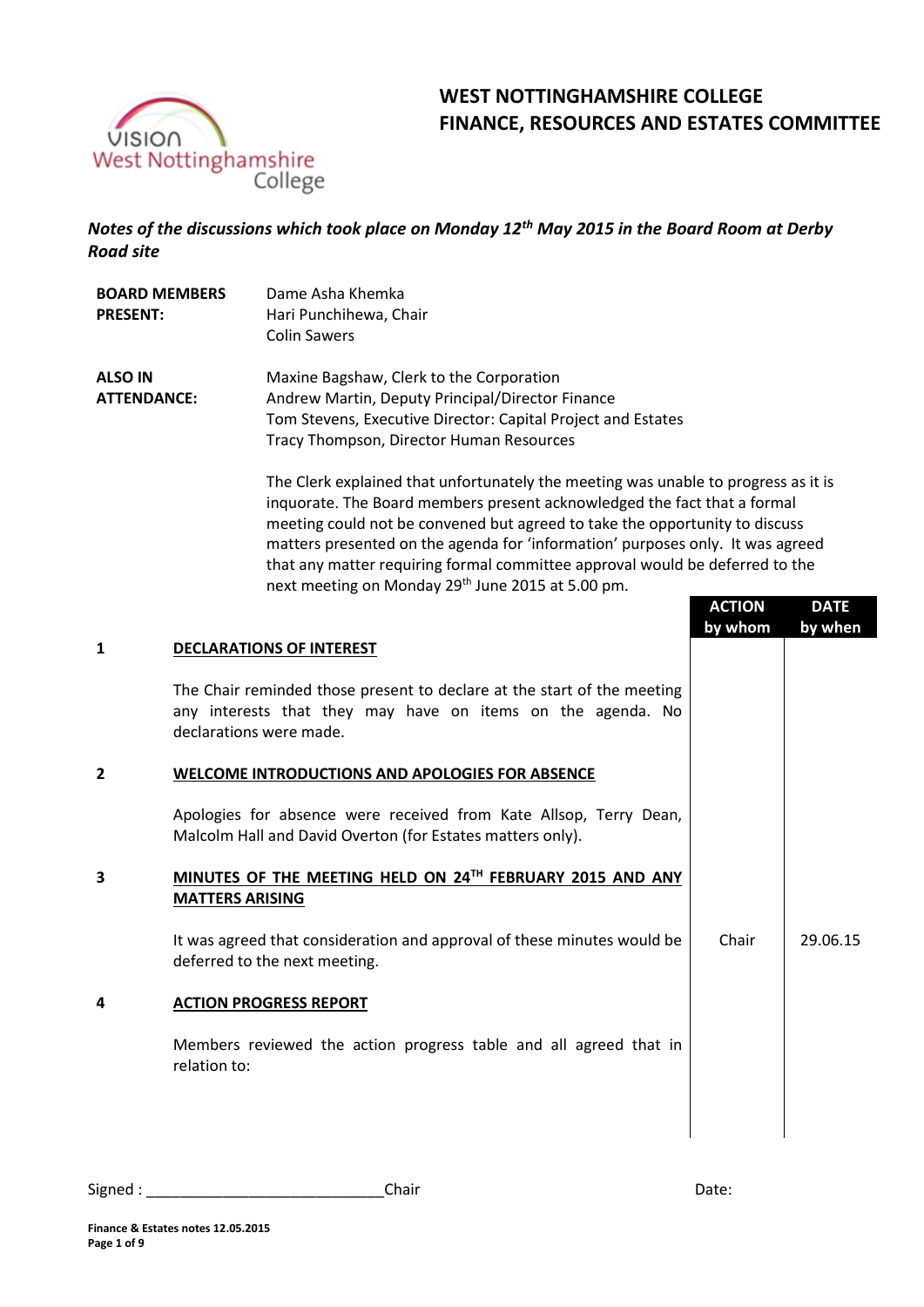|   | Item 1 - the target date should be amended. The Executive<br>$\bullet$<br>Director Capital Projects and Estates confirmed that full post<br>evaluation of the new build was completed in September 2015.<br>Separate evaluations are to be prepared in relation to the<br>Engineering Centre and Visual Arts. He confirmed that the<br>evaluation date planned is December 2015, this will be after they<br>have been in operation for a 12 month period.<br>Item 2 - it was noted that details of tenders would be provided<br>$\bullet$<br>as and when appropriate.                                                                                                                                                                                                                                                                                                                                                                                                                                                                                                                                                                                 | ED:CPE    | Dec 2015         |
|---|-------------------------------------------------------------------------------------------------------------------------------------------------------------------------------------------------------------------------------------------------------------------------------------------------------------------------------------------------------------------------------------------------------------------------------------------------------------------------------------------------------------------------------------------------------------------------------------------------------------------------------------------------------------------------------------------------------------------------------------------------------------------------------------------------------------------------------------------------------------------------------------------------------------------------------------------------------------------------------------------------------------------------------------------------------------------------------------------------------------------------------------------------------|-----------|------------------|
|   | Item 3 - the Estates Strategy 2015-2020 is to be presented to this<br>٠<br>Committee in September 2015 following detailed discussions<br>planned for the June strategy residential.<br>Item 4 - employer responsive update to be planned for the June<br>$\bullet$                                                                                                                                                                                                                                                                                                                                                                                                                                                                                                                                                                                                                                                                                                                                                                                                                                                                                    | ED:CPE    | Sept 2015        |
|   | 2015 meeting.<br>Item $5$ - estates plans at the June meeting - the Executive<br>$\bullet$<br>Director Capital Projects and Estates will provide a summary of<br>intentions and a picture of planned expenditure. The final<br>strategy document will be presented to the September                                                                                                                                                                                                                                                                                                                                                                                                                                                                                                                                                                                                                                                                                                                                                                                                                                                                   | ED:CPE    | <b>June 2015</b> |
|   | Committee meeting.<br>Item $6$ – commercial income generation strategy – this is to be<br>٠                                                                                                                                                                                                                                                                                                                                                                                                                                                                                                                                                                                                                                                                                                                                                                                                                                                                                                                                                                                                                                                           | Principal | Sept 2015        |
|   | presented in September 2015<br>Item $7$ – procurement – this is to be presented to the June<br>$\bullet$<br>meeting.                                                                                                                                                                                                                                                                                                                                                                                                                                                                                                                                                                                                                                                                                                                                                                                                                                                                                                                                                                                                                                  | Dep Prin  | <b>June 2015</b> |
|   | AGREED: to note the update provided.                                                                                                                                                                                                                                                                                                                                                                                                                                                                                                                                                                                                                                                                                                                                                                                                                                                                                                                                                                                                                                                                                                                  |           |                  |
| 5 | <b>PROPERTY UPDATE</b>                                                                                                                                                                                                                                                                                                                                                                                                                                                                                                                                                                                                                                                                                                                                                                                                                                                                                                                                                                                                                                                                                                                                |           |                  |
|   | The Executive Director Capital Projects and Estates drew members'<br>attention to his detailed summary provided on page 22. Key points<br>noted:<br>The college has successfully sold Sovereign House and monies<br>have now been received.<br>In relation to Acorn Way the prospective buyer has decided not<br>$\bullet$<br>to proceed.<br>VWS - the company now effectively has 3 leases left. Of the 3<br>٠<br>remaining Newcastle is the most challenging.<br>Clay Street Sheffield $-$ it has been agreed to pursue a 2 year<br>$\bullet$<br>extension to the lease based on present and future business<br>demands. During this time the college will need to consider<br>whether or not the lease is extended further, if it is then some<br>capital investment would be required.<br>Vision Studio School Condition Improvement Fund - the Studio<br>٠<br>School has secured £594k (£414k grant + SALIX loan) this is to<br>replace the school heating system. It was confirmed that the<br>successful outcome in relation to this bid has been published on<br>the EFA website. The school continues to work through the<br>roofing issues. |           |                  |
|   |                                                                                                                                                                                                                                                                                                                                                                                                                                                                                                                                                                                                                                                                                                                                                                                                                                                                                                                                                                                                                                                                                                                                                       |           |                  |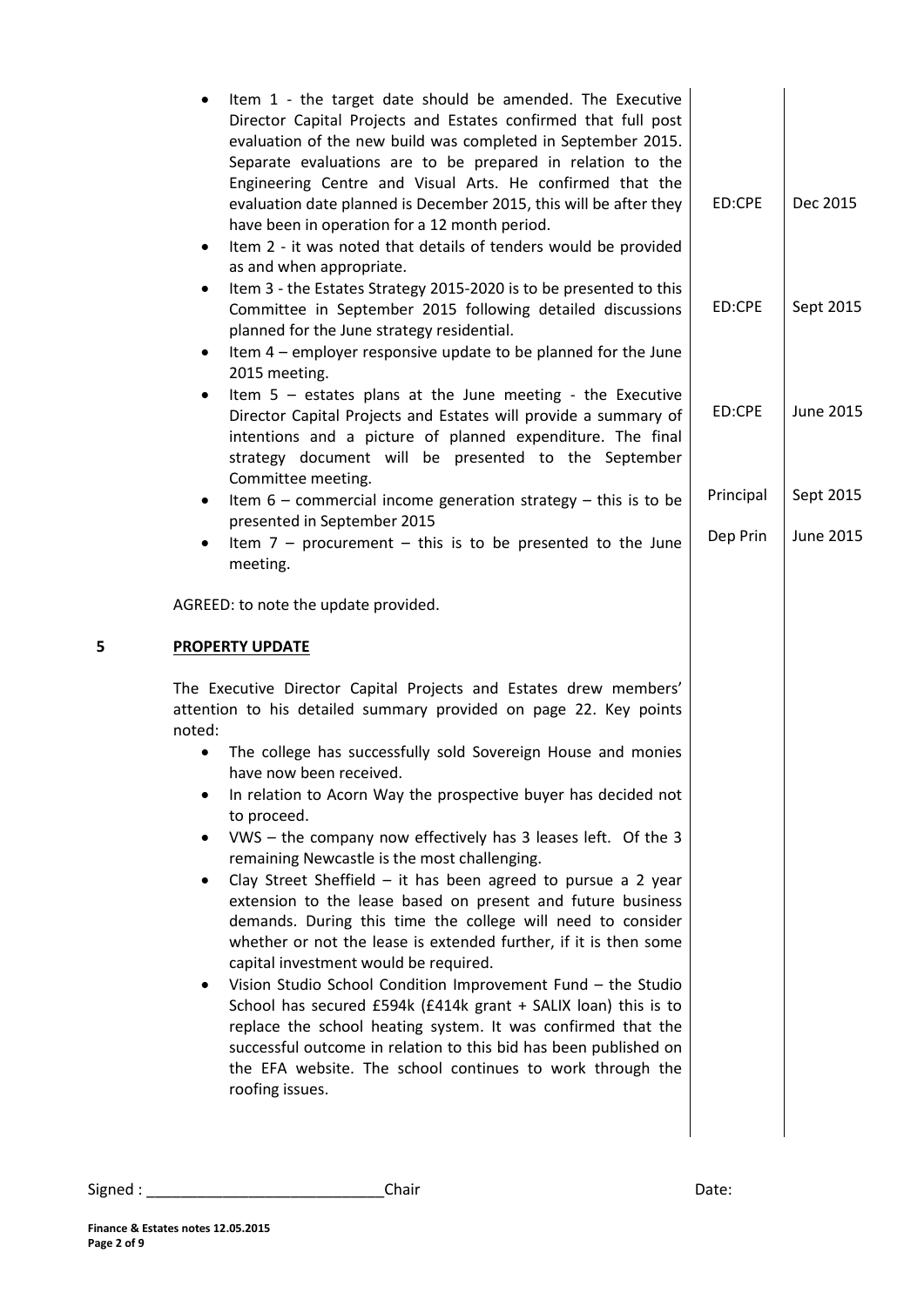It was explained that if the EFA confirm that the roof does need full replacement then it gives the school good grounds for future capital bids.

- 900 Block it was explained that the solution in this area would form part of the University Centre development.
- **Q** Governors questioned the timescale for development of the University Centre. It was explained that if planning permission is obtained then the building will be available for September 2016. If the planning application submitted is successful in early June then construction will take place up to 3<sup>rd</sup> September 2016 which would mean that the facility would be ready for occupation in mid-September. It was explained that grant monies/expenditure needs to be committed/spent by March 2016.

Members discussed the timetabling for the University building and were advised that it will be timetabled from 9-5, Monday to Friday. All acknowledged that this would not be a 'full' position and there was significant opportunity to improve room utilisation.

The Executive Director Capital Projects and Estates confirmed that the college is looking to try plan the timetable so that the college can manage without the 900 Block. All agreed that it was critically important to well manage the 'no shows' and any variation to the timetable needs to be signed off by the heads of school. It was explained that centralisation of the timetable is probably the answer but it was accepted that this would not popular and is something to be considered as part of the 5 year plan.

AGREED: to note the update provided.

### **6 CONTEXT FOR THE BUDGET AND FINANCIAL FORECAST 2015/16**

A combined paper from the Director of Finance and the Director of HR was presented. It was explained that the paper sets the context for the budget for the next academic year and also seeks to identify the challenges to be addressed. Key points brought to members attention:

- Colleges will continue to be funded in much the same way in 15/16 as has been the case in 14/15, with priority areas of provision becoming more focused and reductions in public investment being targeted towards lower priority areas.
- The publication of the skills funding letter by the Chief Executive of the Agency in February 2015 sets out the core policy and spending priorities at a national level for adult skills support. Full details of the national priorities and spending influences were detailed at paragraph 3.2.
- National funding allocation comparisons have not been published for the agency for 15/16, meaning that direct comparisons to current spending levels are problematic, however an overall reduction of 17% has been quoted by the SFA for adult skills provision resulting in a challenging settlement.

| Signed | ¬ - - |
|--------|-------|
| Chair  | Daτe: |

**CH**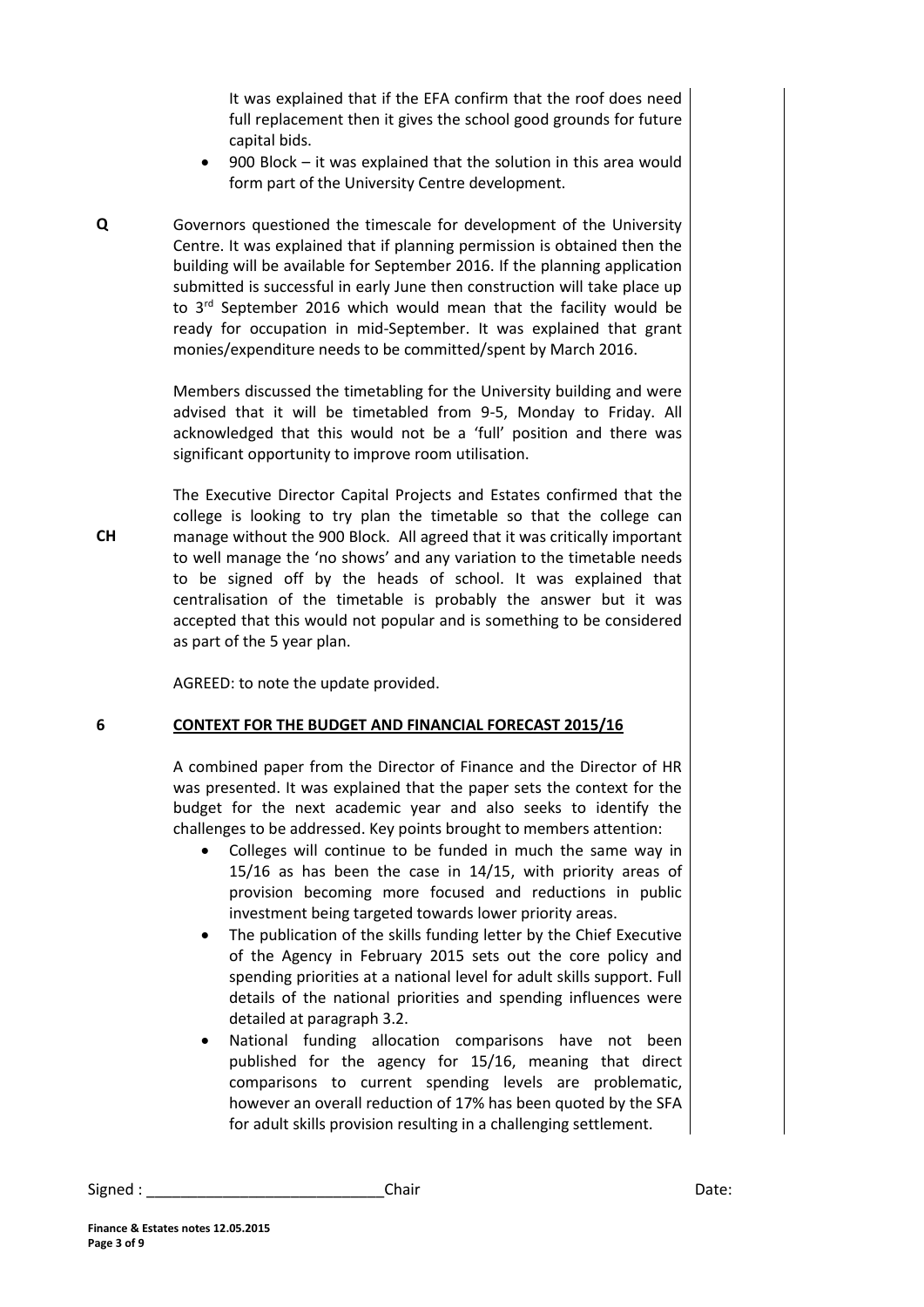All agreed that this was a significant reduction and sets the tone for moving forward.

 Curriculum planning – the planning process has now completed its first initial pass and is in the process of review through a traffic lighting system which provides for balanced decisions to be taken.

Key areas of change:

- $\bullet$  Income 16-18 Further Education the college's current allocation of £11,400k represents an increase in participation funding of around £28k compared to the current year (14/15) forecast outturn and is largely as a result of the size of learner programmes increasing whilst volumes and the cohort have declined. Learner support funds for the 16-18 classroom cohort will see a likely reduction in funding of £171k to around £3,914k. This is driven by the statistical indicators for deprivation and incidents of maths A\*-C at GCSE on entry, both of which have turned against the college resulting in a lower funding allocation. It was explained that this is a formulaic approach and not something that can be challenged. Across the 16-18 classroom programme funding income will reduce by £142k which will be a direct bottom line financial impact.
- Income Adult Skills Budget (including 16-18 apprentices). The allocation given represents a reduction of £2,137k although the college is unlikely to achieve such an outturn. Through the way in which the college delivers its programmes the response to this reduction would be to reduce the amount of subcontracted provision which would lead to an impact at the margin for the college's financial position. At a margin of 30% this would lead to a bottom line impact of £641k. Contract allocations for 16-18 apprentices have now been reset back to the current activity level based upon performance at the quarter two review in the 2014/15 financial year. The contract allocation for 15/16 of £5,086k is somewhat lower than the current forecast of £5,548k in 14/15 but levels of actual activities delivered are usually funded in this priority area and so there is unlikely to be any specific impact on the budgeted financial outturn.
- Income college tuition fees the college tuition fee policy for 15/16 accounts for a 2% increase in the majority of FE fees with the HE programme increase in part time fees from £3000 to £3150. The college will work hard to take advantage of the opportunities available to develop a more focused advanced learning loan provision where there is significant opportunity through the access to loans for the college of up to £2,882k in 15/16 as part of the £498 million available nationally. It was explained that only £190k was delivered through tuition fees in 13/14 so there is a huge opportunity to increase here.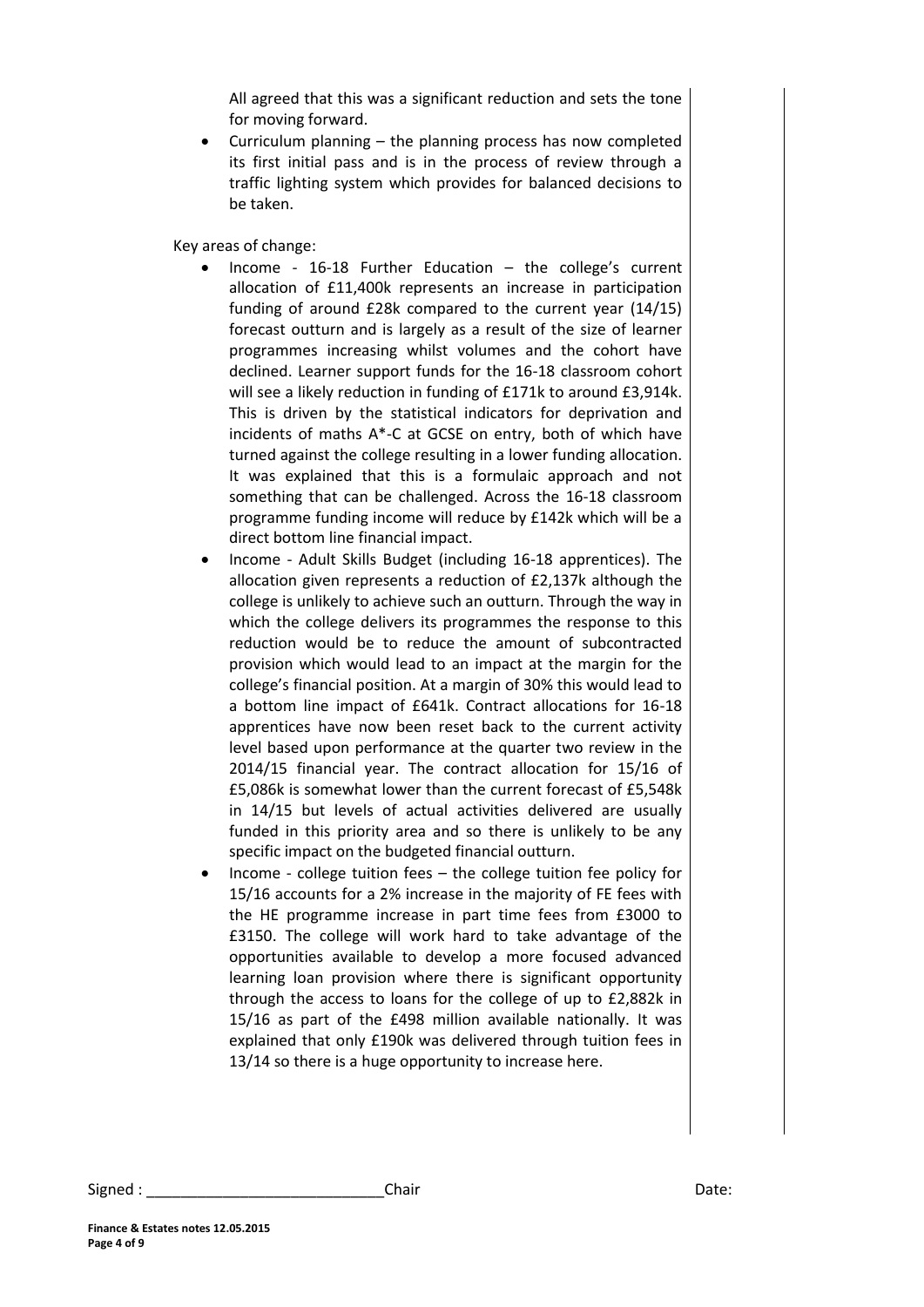- Income Higher Education the overall income levels anticipated from the college HE programmes in 15/16 is likely to be comparable to the current financial year. Public funding from the agency (HEFCE) has been provided for 15/16 and is £482k and around the value as received in the current financial year of £479k.
- Pay costs 15/16 will see an increase in the employer contribution to the Teachers' Pension Scheme. The impact of this change in 15/16 will be £238k, this will increase to £260k for 16/17. The second major change to impact upon the staffing cost budget will be the change to the rebate available to the employers' national insurance contributions for contracted out pension schemes. The impact of this change in 15/16 will be £105k and will increase to £315k in 16/17. All agreed that there was a need to plan now as these two factors will significantly increase the pay bill going forward.

Members' attention was drawn to section 10 of the report which summarises the key changes in financial terms. The impact on the college operating position of £1,126k presents a significant challenge and is equivalent to the removal of 1.97% across all current college costs.

To address this position the college will need to either take £1.1 million out of its costs base or increase income by about £3 million. It was agreed that as the latter is unlikely that there is a need to carefully review costs. The Director of Human Resources explained that there were a number of ways to reduce costs and that there are a series of initiatives to be discussed with the trade unions and staff.

Members attention was drawn to the options to be considered, these are:

- a) a review of contracted teaching hours;
- b) non replacement of non-delivery staff;
- c) relocate college back office functions;
- d) investigate the delivery of business support services through a subsidiary undertaking;
- e) consider the delivery cost of facilities services under commercial arrangements;
- f) consideration of suspending automatic pay increments.

In terms of the initiatives to be investigated all acknowledged that there were some risks associated with the proposals and that it is important to now work with staff to enable them to achieve greater flexibility. All agreed that the review will be challenging but that there is a need for staff to have a better understanding of the reality of the sector.

The Director of Human Resources explained that task groups have been set up for each strand of the review. She confirmed that she meets with the Trade Unions on a fortnightly basis to discuss and keep them up to date.

| Signed | Chair | Dale. |
|--------|-------|-------|
|--------|-------|-------|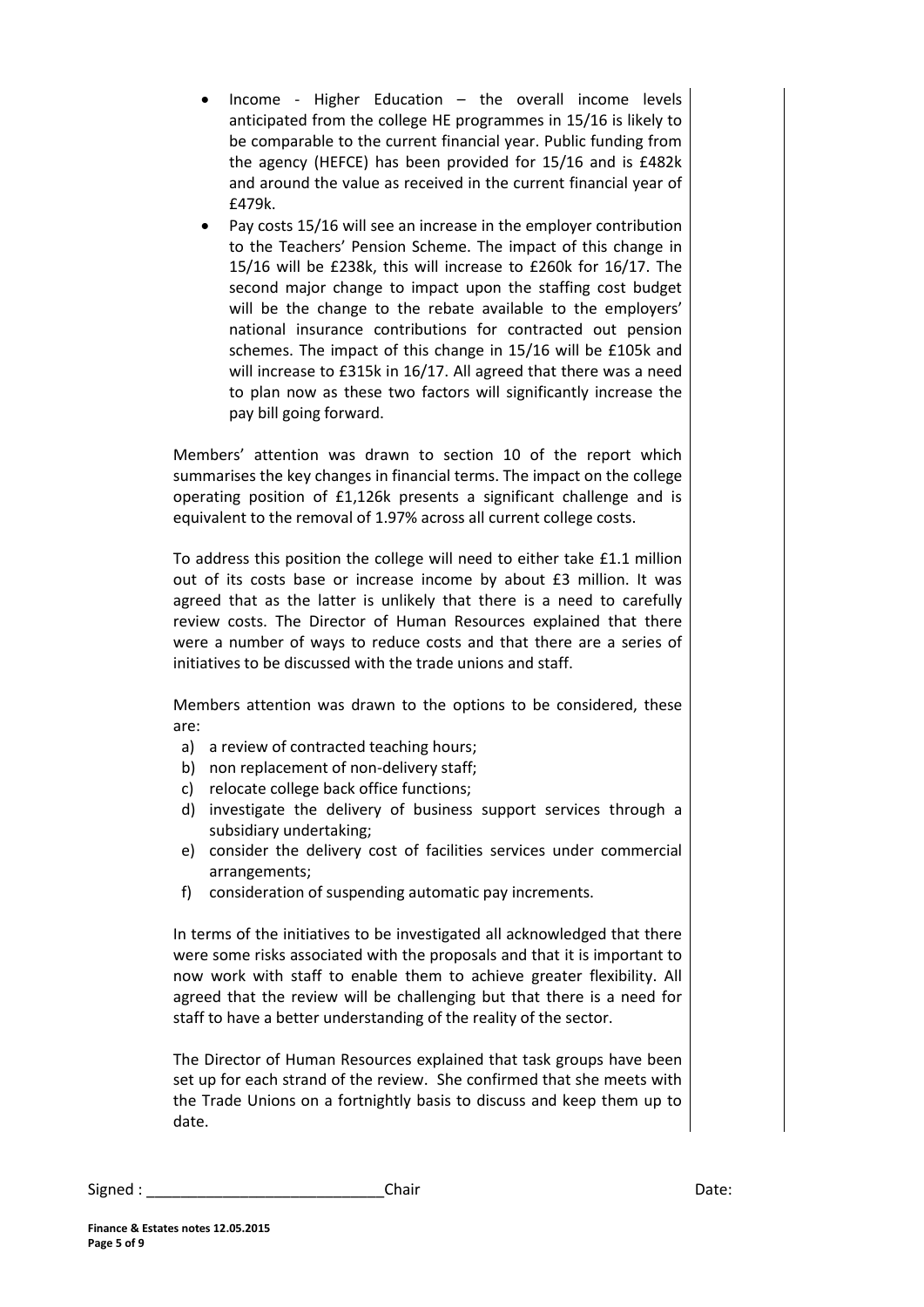|           | The Committee agreed that there is a need to work with staff to help<br>them understand what are the priorities and part and parcel of this will<br>be the management of workloads both at teaching and support level.                                                                                                                                                                                                                                                                                                                                                                                                                                                                                                                                                                                                                                                                                                                            |        |           |
|-----------|---------------------------------------------------------------------------------------------------------------------------------------------------------------------------------------------------------------------------------------------------------------------------------------------------------------------------------------------------------------------------------------------------------------------------------------------------------------------------------------------------------------------------------------------------------------------------------------------------------------------------------------------------------------------------------------------------------------------------------------------------------------------------------------------------------------------------------------------------------------------------------------------------------------------------------------------------|--------|-----------|
| <b>CH</b> | The Committee asked that careful consideration be made to avoid having<br>support staff absorbing more and more. It was confirmed that managers<br>are being asked to look at different processes to avoid this situation<br>happening. The Director of Human Resources confirmed that the college<br>currently has a joint approach to problem solving with the Trade Unions<br>and that this is really important.                                                                                                                                                                                                                                                                                                                                                                                                                                                                                                                               | Dir HR | Sept 2015 |
|           | The Committee asked that the senior team connect these discussions<br>and issues with the college risk register. The Director of HR explained<br>that discussions were currently on a confidential basis with the trade<br>unions as there were no firm proposals put forward at this time.                                                                                                                                                                                                                                                                                                                                                                                                                                                                                                                                                                                                                                                       |        |           |
|           | The Director of HR confirmed that the possibility of relocating college<br>back office functions has been shared with staff and a working group is<br>already in place to try and develop this.                                                                                                                                                                                                                                                                                                                                                                                                                                                                                                                                                                                                                                                                                                                                                   |        |           |
|           | Governors discussed the potential delivery of business support services<br>through a subsidiary undertaking. It was acknowledged that in the first<br>year there would not be considerable savings however these would<br>become significant year on year. The Director of Finance confirmed that<br>the college has started to take some legal advice and the initial view is<br>that it is feasible but that it is important to look at the best model. He<br>explained that if changes were made then the college would be looking<br>at secondment rather than TUPE. As a general point it was<br>acknowledged that the sector seems to be looking at changing this<br>model for the provision of teaching services, albeit that it is in the<br>developmental phase. It was agreed that it was important for the college<br>to be able to offer a 'package' to staff and each package to be responsive<br>to individual's lifestyle choices. |        |           |
|           | It was confirmed that the potential to deliver facility services under<br>commercial agreements is very similar to the review of the delivery of<br>business support services, however this change would be more<br>aggressive. It is likely to be unpopular with staff and therefore something<br>that needs careful consideration over time.                                                                                                                                                                                                                                                                                                                                                                                                                                                                                                                                                                                                    |        |           |
|           | Governors agreed that now was the right time to look at outsourcing<br>generally and realistically identify where the best value for money<br>solutions are.                                                                                                                                                                                                                                                                                                                                                                                                                                                                                                                                                                                                                                                                                                                                                                                      |        |           |
|           | Governors then considered the proposal to suspend automatic pay<br>increments. It was explained that this is not related to performance and<br>would affect approximately 400 staff. In the short term the college is<br>hoping that this can be avoided but it is certainly something that needs<br>to be considered in the future.                                                                                                                                                                                                                                                                                                                                                                                                                                                                                                                                                                                                              |        |           |
|           |                                                                                                                                                                                                                                                                                                                                                                                                                                                                                                                                                                                                                                                                                                                                                                                                                                                                                                                                                   |        |           |

| Signed. | Chair | Date: |
|---------|-------|-------|
|         |       |       |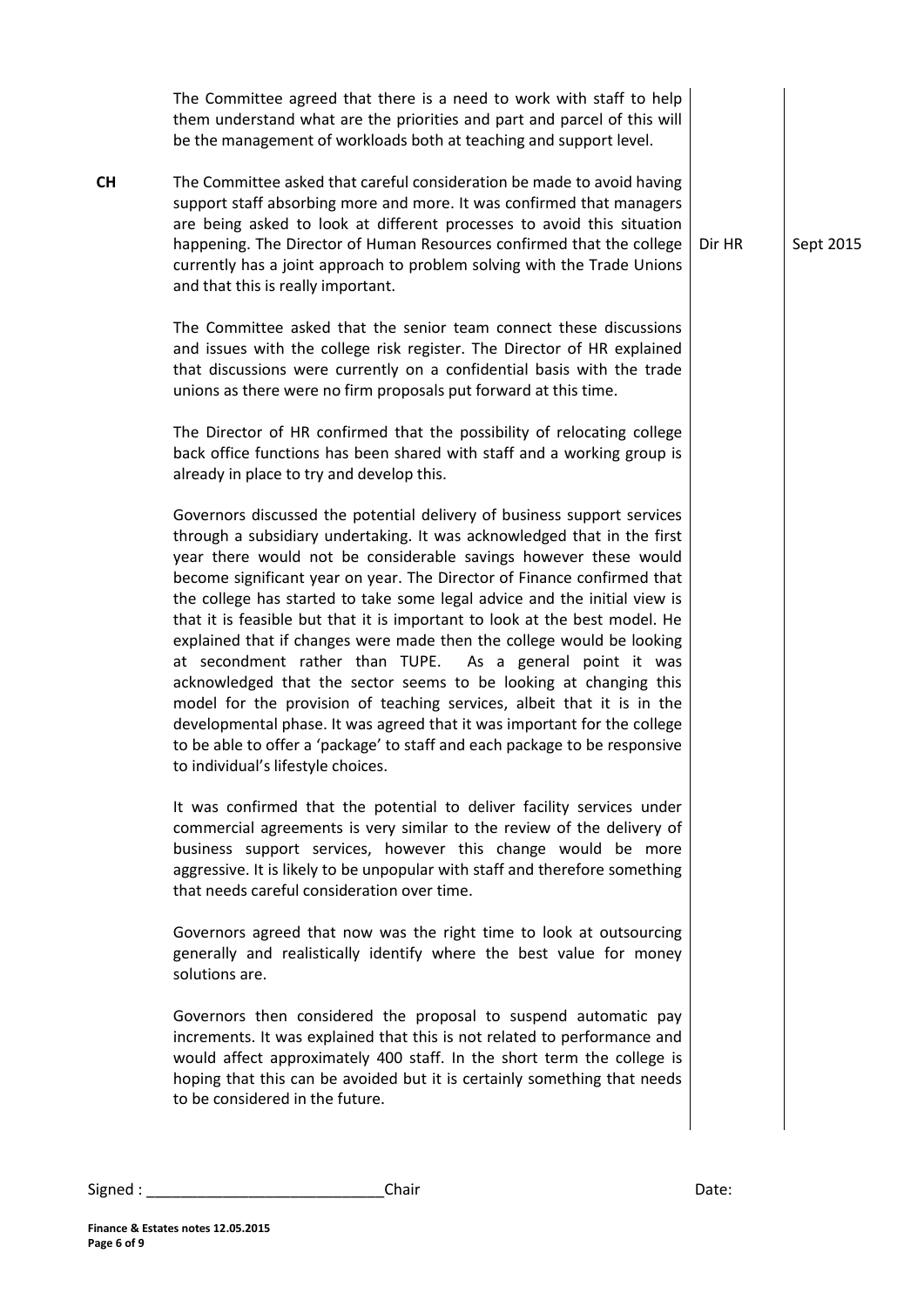Members' attention was drawn to page 38 which sets out how the changes, if implemented, could lead to cost savings. It was acknowledged that this is a continual process as the savings are needed year on year as the increases continue to rise.

- **Q/CH** Governors discussed procurement and questioned whether there was any benefit in tapping in to some consortia. The Director of Finance confirmed that the college does use a consortium and feels that savings identified in this area are well advanced.
- **Q Q** Governors discussed the financial stability indicators summarised at page 39. One Governor present questioned whether 15 cash days was sufficient and suggested that the target should be 30 as long as this does not place the college in difficulties. The Director of Finance confirmed that this was a well-rehearsed measure in the FE sector and should be sufficient. The Committee questioned whether there would be any impact to financial stability following introduction of the public procurement rules which now require payment within 30 days. The Director of Finance provided assurance that the college's business model should support this without any difficulties.

The Committee discussed the 16-18 apprenticeship model and the use of subcontractors. They questioned whether there is any more that can be done to develop this. It was explained that efficiencies and contributions all really depend upon class sizes and the frameworks in place e.g. IT.

AGREED: to note the update provided.

### **7 MANAGEMENT ACCOUNTS TO 31ST MARCH 2015**

The Director of Finance introduced this item and confirmed that the surplus position remains positive at £767k. He confirmed that the accounts follow a similar pattern as reported throughout the year. Across the component parts of the group the college performance is below forecast with a surplus before interest and depreciation of £1,344k against a target of £1,788k. This is due to an in month adjustment to the ILR income recognition policy associated with achievement funding which is expected to even out over the remainder of the financial year. Overall pay costs are now below the forecast position. It was explained that for the full year some income will be clawed back although it is expected that the year-end will see a healthy surplus.

AGREED: to note the update provided.

### **8 FINAL FUNDING ALLOCATIONS FOR 2015/16**

The Director of Finance introduced this paper and confirmed that full details had been discussed as part of the context for the budget assumptions.

Signed : \_\_\_\_\_\_\_\_\_\_\_\_\_\_\_\_\_\_\_\_\_\_\_\_\_\_\_\_Chair Date: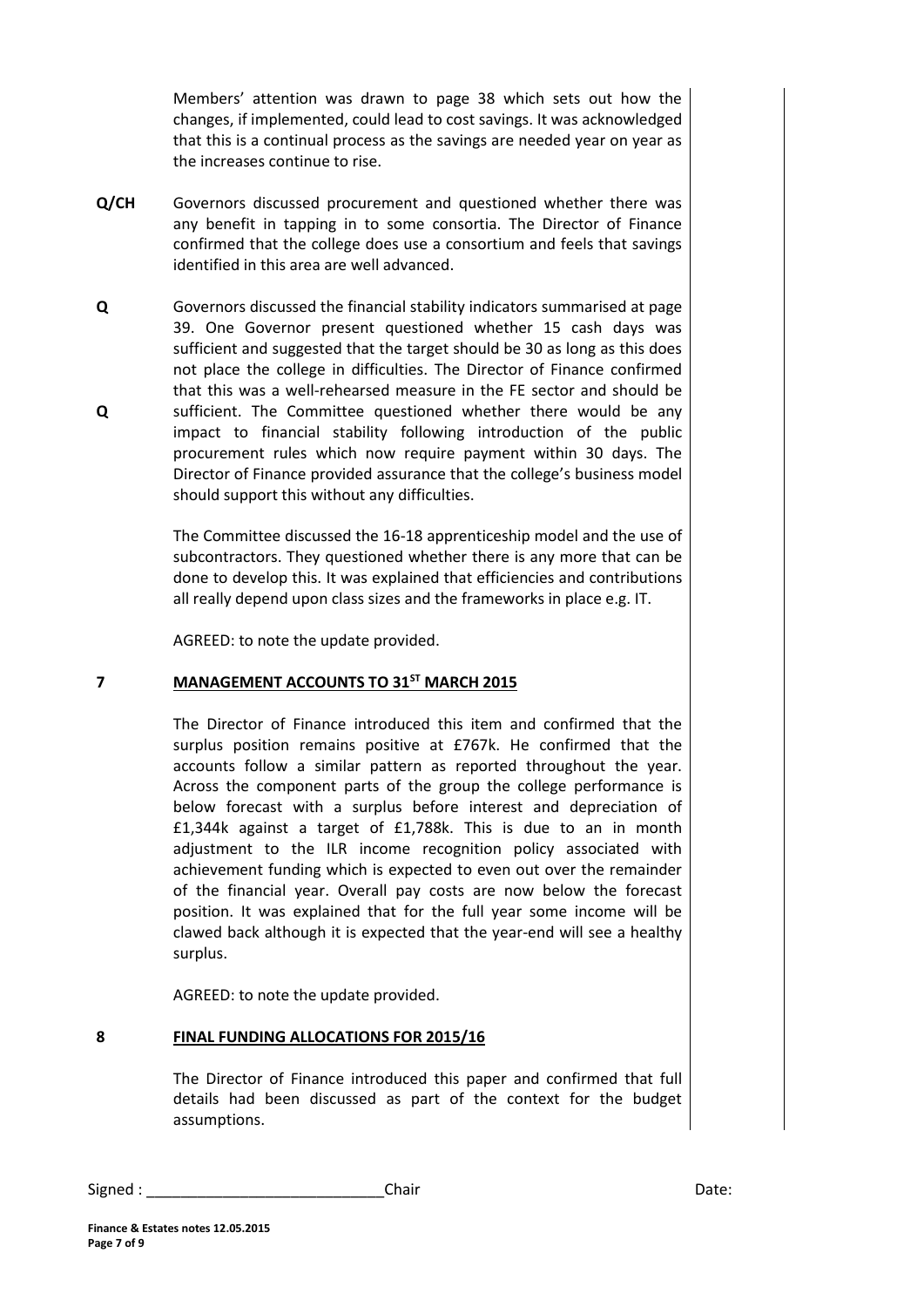He confirmed that what was presented was a simple statement of fact and explains the need for action to be agreed to identify savings.

He confirmed that final contracts are expected in June 2015 and therefore up until that particular point in time allocations could change but that there is a level of certainty expected and this is what has been used for the 15/16 budget planning.

Governors took the opportunity to discuss IT and were advised that currently the college has a 3 year depreciation policy. There is to be some review work in this area and it could be that this is changed to reflect the reality of a 5-7 year period. It was confirmed that if this change is made then it will affect the balance sheet but not the operating position. The Director of Finance confirmed that a review of the depreciation policy is intended and planned.

Governors were advised that a cash flow forecast will be included in the budget for 2015/16 which is to be presented at the next meeting.

**Q** Governors questioned whether there was any possibility of an assessment being undertaken regarding taking the Heads of School out of the current academic contracts. It was felt that a differing contract may motivate individuals more particularly if the contracts reward with a bonus following successful recruitment in terms of student numbers. The Director of Finance confirmed that the college had looked at this a number of years ago but at that time there was no real appetite for change, although it was acknowledged that the FE sector is in a different place now.

**CH** Governors questioned whether staff, and in particular Heads of School, have been challenged sufficiently in the past to recruit and hit targets. It was confirmed that for this year they have been given additional facilities which will support this. Governors all agreed that there needs to be a mechanism in place to challenge the contribution levels. Governors questioned whether the college should seek to incentivise strong performance, it was agreed that this ought to be the case.

> Governors discussed national trends and all agreed that it was important to retain market share. Governors commented that a solution to the problem was not always a reduction in costs and that there is a need to use the college's facilities more effectively and commercially. Governors asked that the senior team take forward, as an action, the need to increase commercial drive. They felt that more research needed to be done on market needs and demands and that this then be utilised to drive the business forward.

> In terms of contribution levels all agreed that 40% ought to be a minimum expectation.

AGREED to note the update provided.

| Signed | Chair | Date: |
|--------|-------|-------|
|--------|-------|-------|